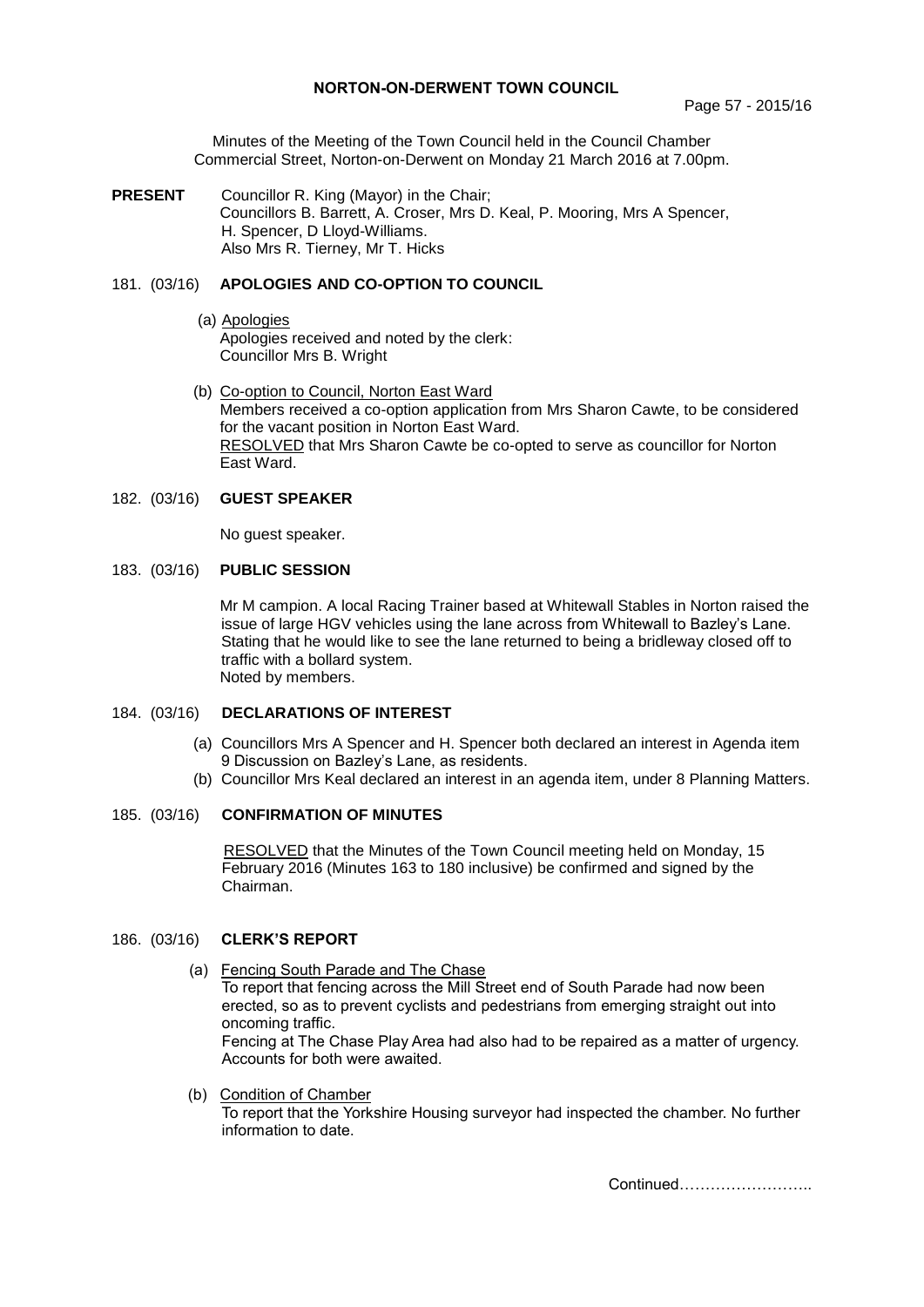## 186. (03/16) **CLERK'S REPORT** (continued)

(c) North Yorkshire Household Waste Recycling Centres

To report changes to the opening times to be implemented from 1 April 2016;

- April to September 8.30am to 5.00pm;
- October to March 8.30am to 4.00pm.

Charges for vehicle tyres to be implemented from 1 April 2016, charges to start from £1.70 per tyre.

Members noted the changes with dismay, and it was agreed that the Clerk would write asking if there was any possibility that the Recycling Centre could perhaps open later on a morning so as to stay open until 7.00pm on at least two days in the week.

(d) Beverley Road Development Site

To report that a meeting with the potential developers of the site had been arranged for, Monday 4 April 2016 at 7.00pm in the Council Chamber. All members were invited to attend. A formal invite to attend would be sent out the week after Easter.

187. (03/16) **TOWN MAYOR'S REPORT**

The Mayor apologised to members, stating that he had no report to make.

# 188. (03/16) **FINANCIAL MATTERS**

(a) Accounts paid and for payment

The Clerk reported that accounts nos. 247 to 254 inclusive, amounting to £6,668.41 had been paid since the last meeting of the Council. RESOLVED that account nos. 255 to 258 inclusive, amounting to £2,599.75 be paid. Cheques were drawn and signed accordingly.

- (b) Financial report The Clerk's financial report for the period 01.02.16 to 29.02.16 was received.
- (c) Budgetary monitoring The Clerk's report for the period ending 29 February 2016 was received.

### 189. (03/16) **PLANNING MATTERS**

(a) Planning applications referred to the Town Council by Ryedale District Council, for comment and/or recommendation were dealt with as follows: -

| 16/00206/MFUL  | Demolition of existing social club and erection of a three storey building to<br>accommodate 9no. two bedroom flats and change of use and alteration of<br>ground floor of no. 98 to form 1no. two bedroom flat together with associated<br>car parking, cycle spaces and maneuvering space.<br>98 & 100 Commercial Street, Norton, Malton<br>For: Redfern Developments Ltd (Mrs M Redfern)<br>RESOLVED Recommend Approval, subject to the provision of one additional<br>parking space, making one parking space per unit. |
|----------------|-----------------------------------------------------------------------------------------------------------------------------------------------------------------------------------------------------------------------------------------------------------------------------------------------------------------------------------------------------------------------------------------------------------------------------------------------------------------------------------------------------------------------------|
| 16/00223/HOUSE | Erection of single storey lean-to extension to north elevation to replace<br>existing porch.<br>44 Scarborough Road, Norton, Malton.<br>For: Mr D Grayson.<br>RESOLVED Recommend Approval                                                                                                                                                                                                                                                                                                                                   |
| 16/00246/HOUSE | Erection of part two storey/part first floor extension to rear elevation.<br>61 Parliament Street, Norton, Malton.<br>For: Mr A Sedman.<br><b>RESOLVED Recommend Approval</b>                                                                                                                                                                                                                                                                                                                                               |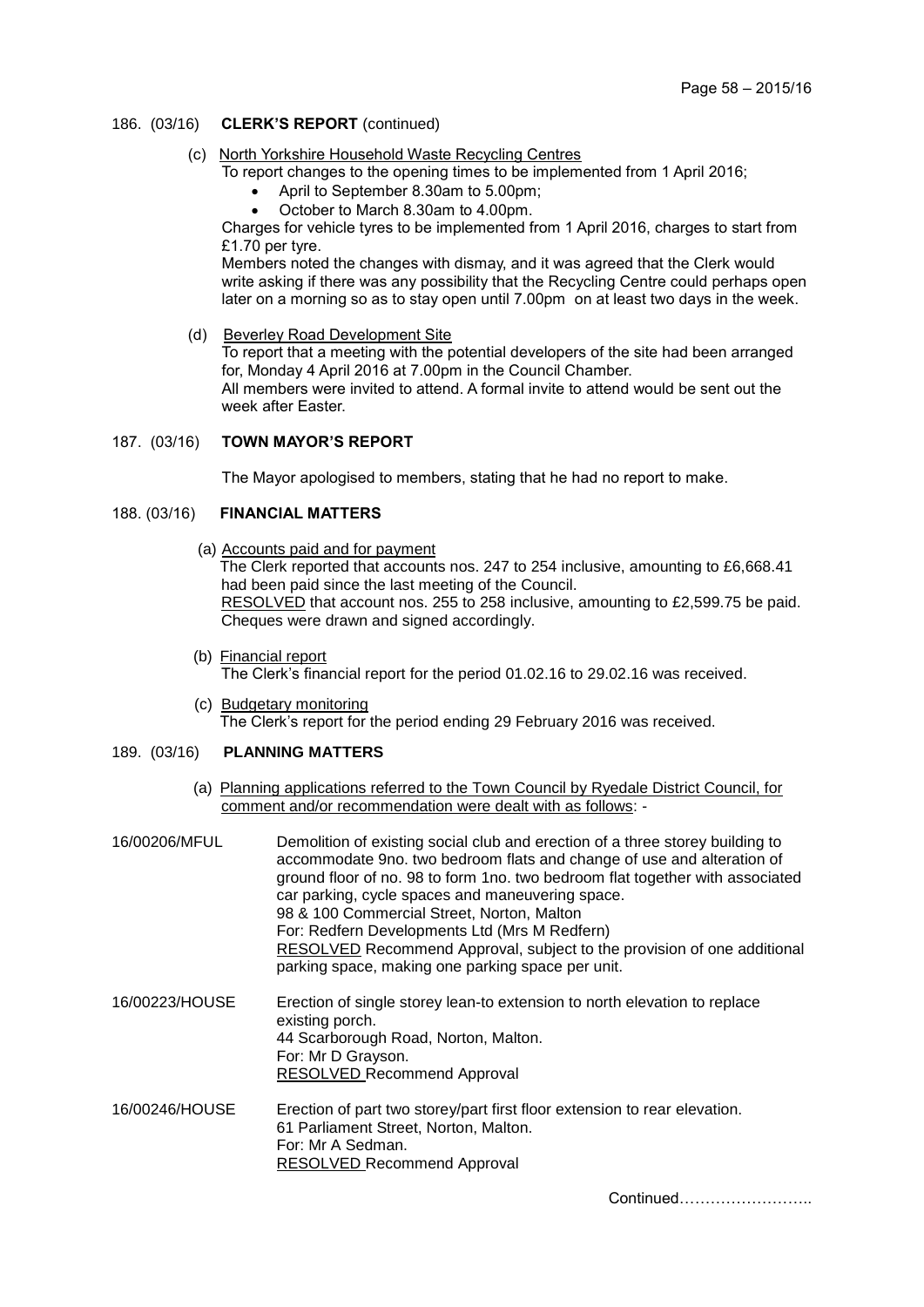| 189. (03/16)                              | <b>PLANNING MATTERS (continued)</b>                                                                                                                                                                                                                                                                                                  |
|-------------------------------------------|--------------------------------------------------------------------------------------------------------------------------------------------------------------------------------------------------------------------------------------------------------------------------------------------------------------------------------------|
| 16/00237/FUL                              | Erection of a three-bedroom dwelling with attached garage on land south of<br>private road.<br>Land to rear of 72 Welham Road, Norton, Malton.<br>For: Mr & Mrs D Whattam.<br><b>RESOLVED Recommend Approval</b>                                                                                                                     |
| 15/01441/FUL                              | Change of use and alterations of the Coach House to form a 3no. bedroom<br>dwelling.<br>Building adjacent to Beverley House, Scarborough Road, Norton, Malton.<br>For: Mr & Mrs M Simmons.<br><b>RESOLVED Recommend Approval</b>                                                                                                     |
|                                           | (b) To receive decisions notified by Ryedale District Council.                                                                                                                                                                                                                                                                       |
| Approved<br>16/00024/HOUSE                | Erection of attached single garage to side of dwelling.<br>38 Evergreen Way, Norton, Malton.                                                                                                                                                                                                                                         |
| 15/01004/FUL                              | Erection of a three bedroom detached dwelling to include formation of<br>vehicular access, parking and amenity area.<br>Land East of 72 Parliament Street, Norton, Malton.                                                                                                                                                           |
| 16/00083/HOUSE                            | Erection of single storey extension to west elevation to form a garden room<br>and installation of a flat roof with lantern light over the courtyard between the<br>dwelling and east side outbuildings to form a car port to include raising of<br>northern boundary wall of courtyard.<br>Wold House Langton Road, Norton, Malton. |
| 16/00005/FUL                              | Replacement of existing play equipment (excluding the Springer) by the<br>Playdale New Wave Plus (green) plastic slide system within the Public Open<br>Space Area.<br>Cheesecake Farm, Beverley Road, Norton, Malton.                                                                                                               |
| <b>Appeal Dismissed</b><br>15/00811/HOUSE | Erection of a single storey lean-to extension to replace a porch and bay<br>window.<br>44 Wold Street, Norton Malton.                                                                                                                                                                                                                |
|                                           | (c) To receive notification of a new site submission from Ryedale District Council                                                                                                                                                                                                                                                   |
|                                           | Members received notification of the new site which was the large parcel of land lying<br>to the east of Norton adjacent to the Norton Grove Industrial Estate and stretching as<br>far as the A64 bypass.<br>Members were firmly against the potential of development, as with all other sites in                                   |

opment, as with all other sites in the town as significant problems still remain concerning, congestion, air quality, inadequate sewer capacity, flooding and drainage and these should be addressed and fixed before any further development. It was also contested that this site does not have any bearing with the current shape of the town.

The clerk to inform Ryedale District Council of member's objections.

# 190. (03/16) **BAZLEY'S LANE**

Members discussed various issues with traffic using this lane, and many possible ways in which the problems could be solved. Including further reducing the speed limit to 20mph, installing traffic calming measures at either end, and even installing physical chicanes to prevent lorries' from accessing the lane.

It was agreed that the best way forward was to invite Mr Marr, the Area 4 Highway Manager, or one of his senior colleagues to attend a meeting with members, and also make a site visit.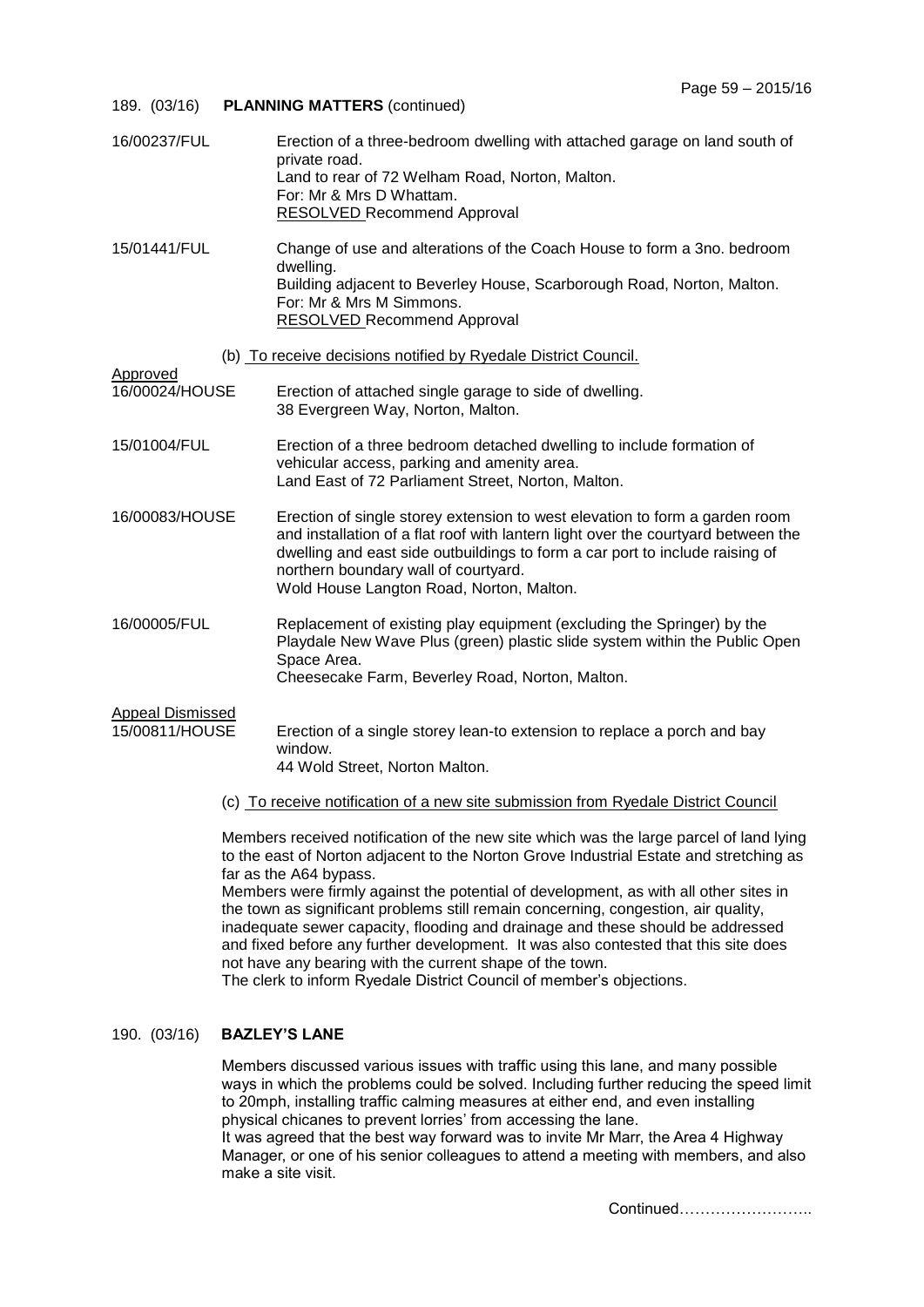# 191. (03/16) **FLOODING ISSUES**

Members received a copy of the response from North Yorkshire County Council to Councillor Keal's letter.

Councillor Mrs Keal stated that the response was as expected. Also that there was still no sign of the gully being installed under the railway line which would then allow for the pumps to be installed.

Members also felt that if a meeting with Mr Marr was to be arranged perhaps road surface issues could be addressed as well.

# 192. (03/16) **NORTON IN BLOOM – SUMMER 2016**

Members received a report detailing the proposals and costings for the floral displays in Commercial Street, Church Street and on the County Bridge for summer 2016. RESOLVED that the Council in accordance with its powers under section 137 of the Local Government Act 1972, should incur the following expenditure which in the opinion of the Council is in the interests of the area and its inhabitants and will benefit them in a manner commensurate with the expenditure.

Total costs for the baskets and barrier baskets £1,040.00 plus V.A.T. Watering and maintaining for a period of 14 weeks approximately £1,120.00 Members also resolved to accept the offer of a three year contract from Plantscape for the baskets and barrier baskets, with prices fixed for three years with this being the first year.

## 193. (03/16) **FRACKING DISPLAY**

Members discussed the proposal from Mrs Gwilliam that she would like to host an anti-fracking display in the Council Chamber, even though this could give rise to the potential for a pro-fracking display.

RESOLVED: to allow Mrs Gwilliam the use of the Council Chamber to host an antifracking display.

# 194. (03/16) **CORRESPONDENCE**

- (a) White Rose Update March newsletter from the Yorkshire Local Councils Association. For information.
- (b) North Yorkshire Police and Ryedale Safer Neighbourhoods Team Local Crime Update and Statistics. For information. Noted.
- (c) Environment Agency Tree Work to island on County Bridge. For information. Councillor Mrs Keal was to raise this issue at the next Drainage Board meeting, in the hope of bringing forward further work to the river bank.
- (d) Ryedale Community and Leisure Centre Grant request. For information at this stage. The Clerk to write acknowledging the request and stating that it would be considered at the Grant meeting in the next financial year.
- (e) North Yorkshire County Council Changes to Christmas Lighting Displays attached to North Yorkshire lamp posts. For information.
- (f) Letter from Mr Inman concerning postal collections. For information. The Clerk to write to Royal Mail asking for clarification on collection times, and to inform Mr Inman of the same.
- (g) Letter from Mr Fieldsend concerning HGVs trying to access the industrial estate from Parliament Street. For information. Letter to be forwarded to Highways.
- (h) Letter from PC Jane Jones concerning Whitewall. For information.
- (i) Stronger Communities Presentation, by Sarah Robinson, Stronger Communities Delivery Manager, at Ryedale District Council. For information.

### 195. (03/16) **NEIGHBOURHOOD PLAN**

Members received an update on the meeting of the Neighbourhood Plan Group, held on the 10 March, along with the Minutes of the meeting. Members were asked to consider representation on the various focus groups, and to attend the meeting being arranged at the Ryedale Community Leisure Centre on the 20 April 2016. Noted.